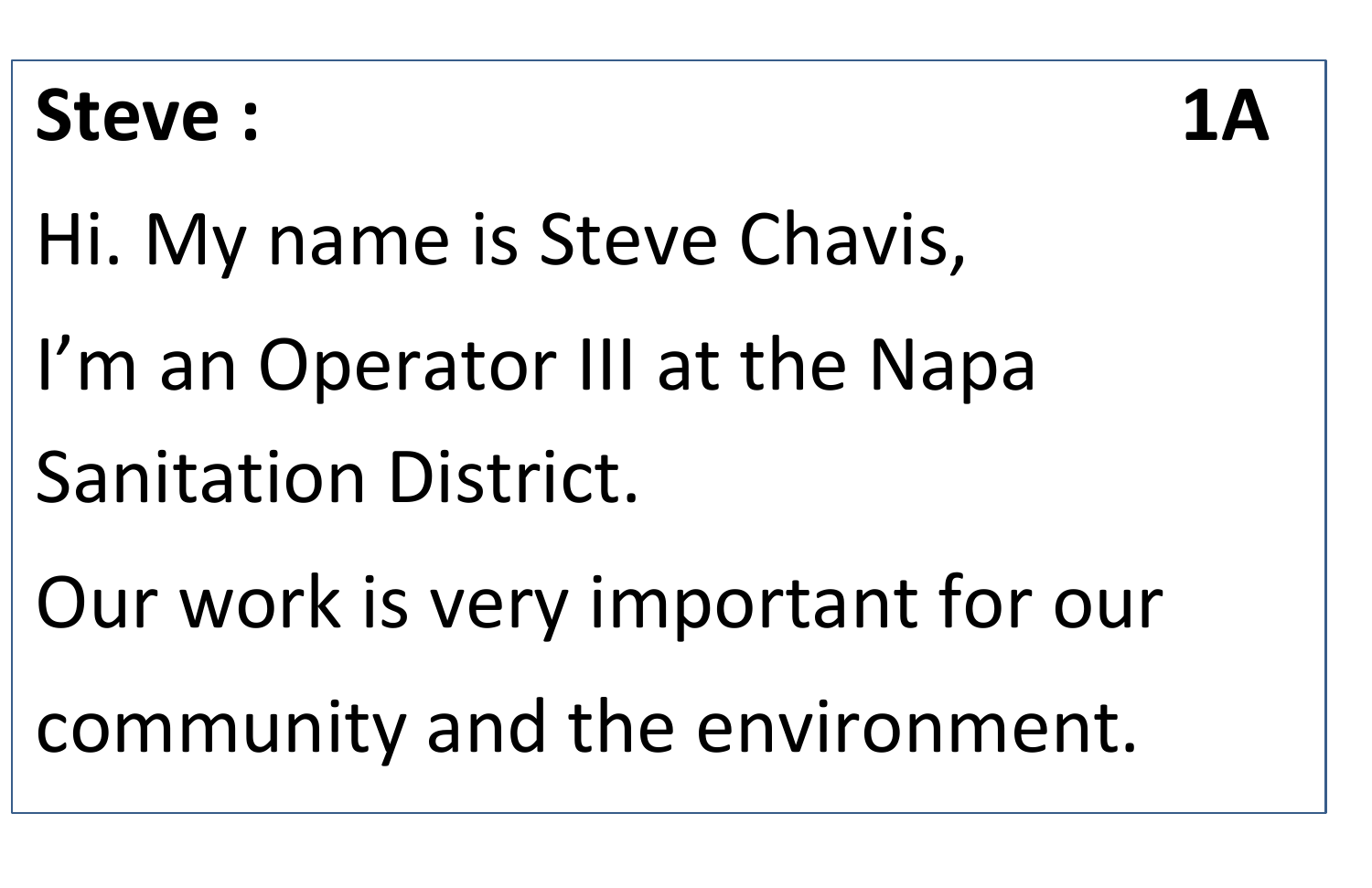# Steve (con't): 1B

Here we operate several treatment

processes to remove pollutants from

the water.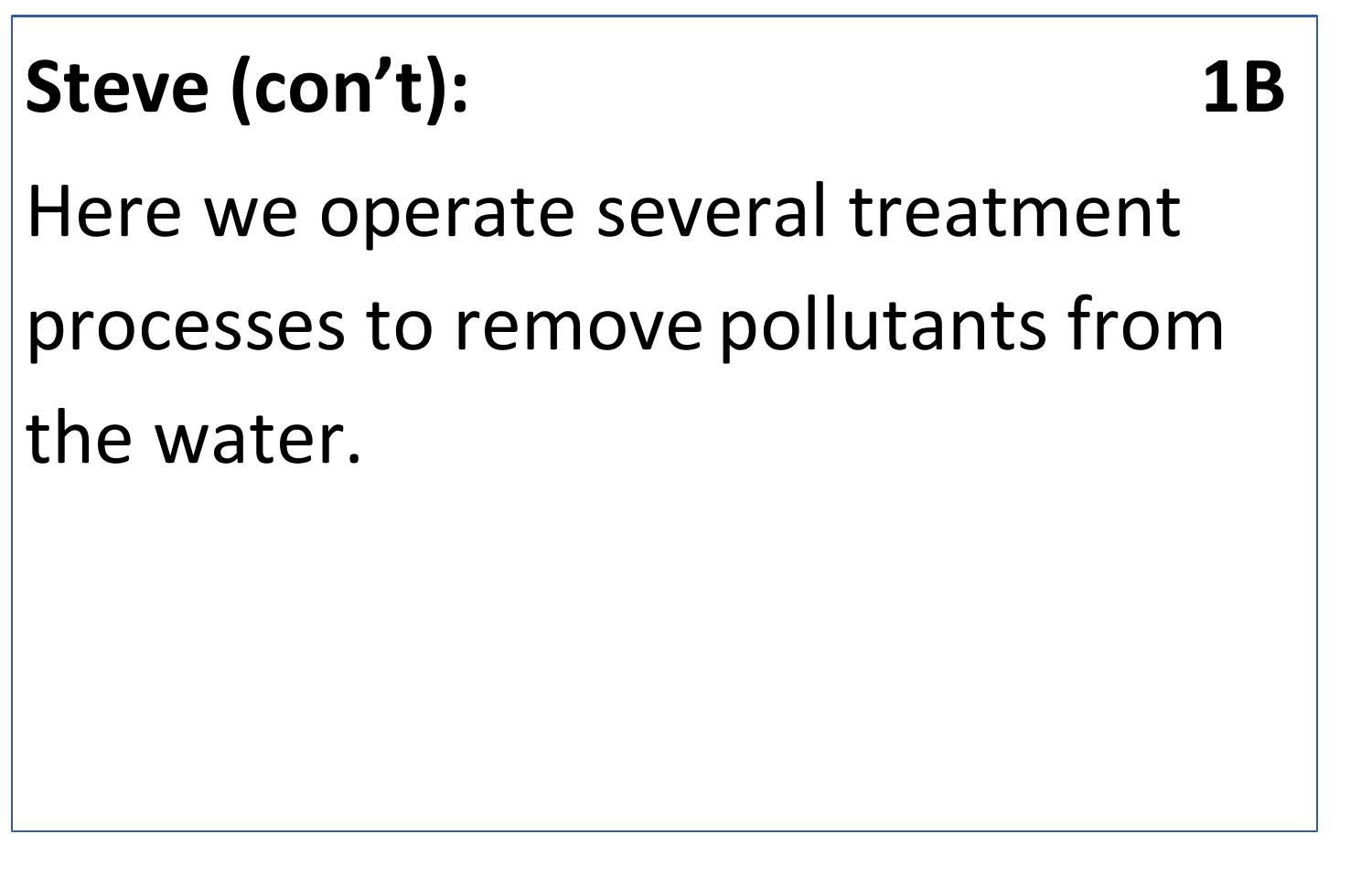# **Stephanie:**

My name is Stephanie Turnipseed and I'm the Pollution prevention and Outreach Coordinator. I have been with Napa San for about 1.5 years. In my position I give tours, conduct classroom presentations, plan events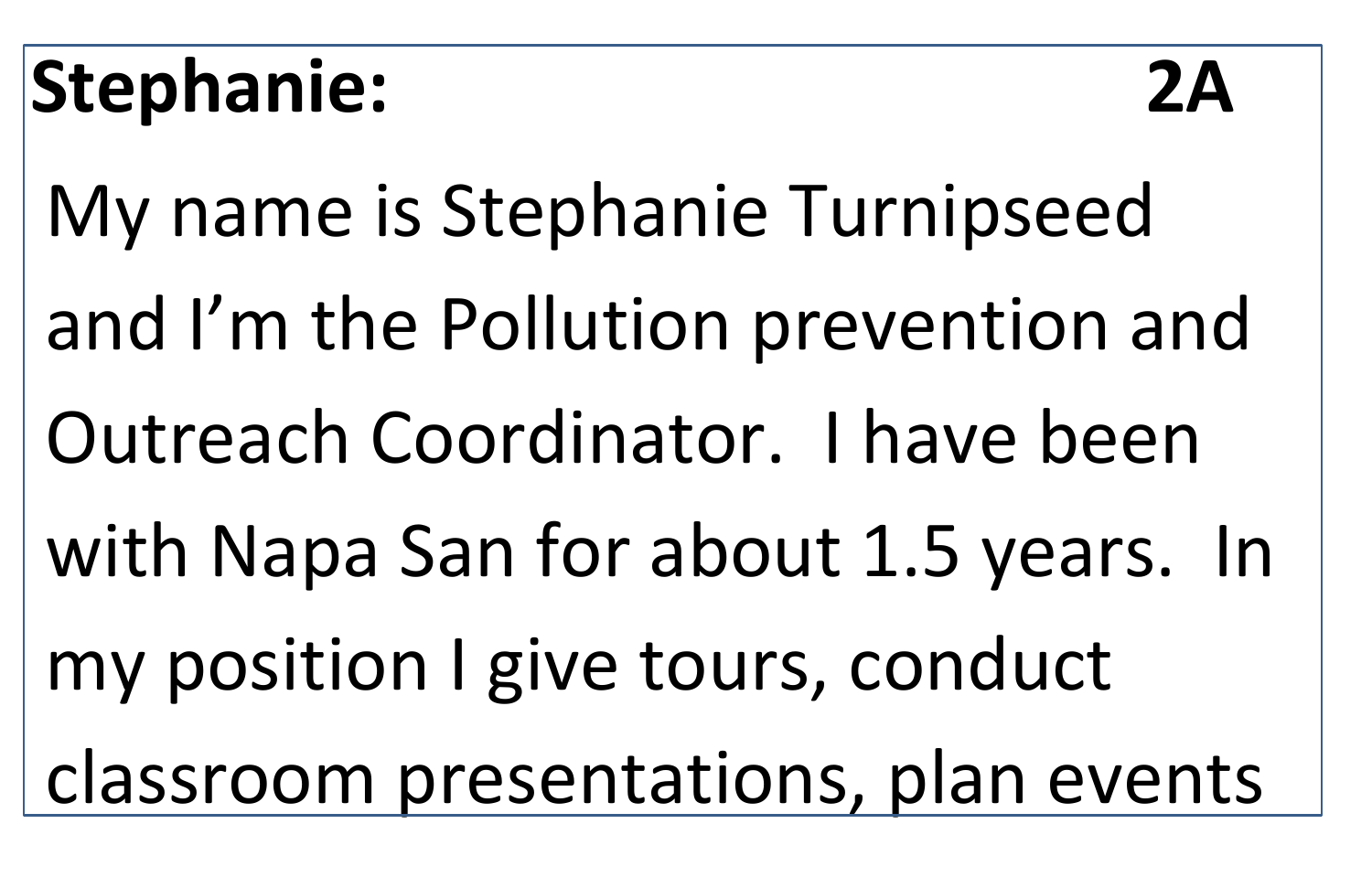# **Stephanie(con't)**: **2B** for the community, work with businesses on pollution prevention issues, issue press releases, and take care of our website and Facebook pages.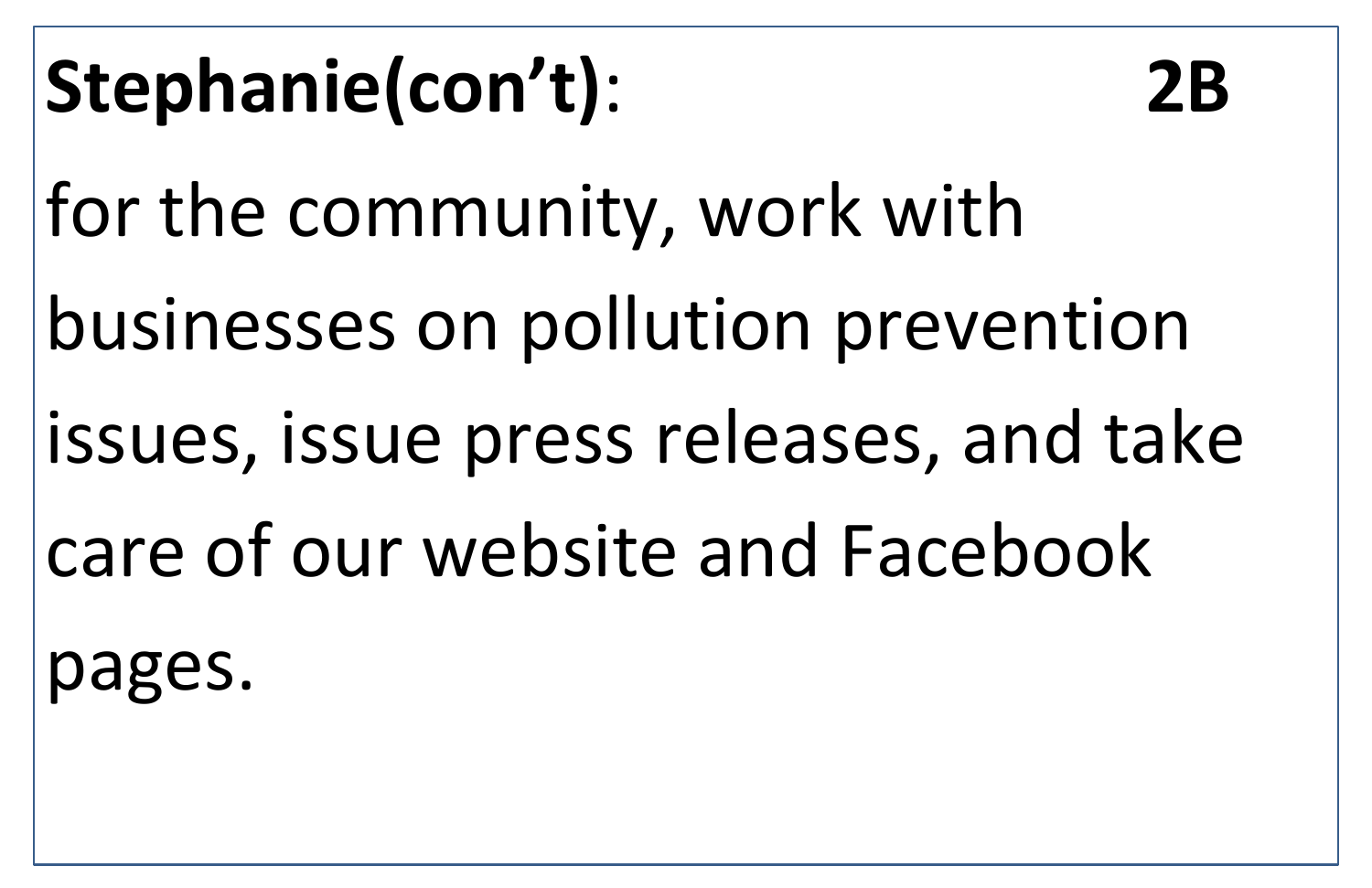# **Elsa: 3A**

My name is Elsa Seal. I'm an administrative assistant at Napa San and I work in the front office. I've been here for 12 years and main responsibilities are greeting visitors, answering phones, processing

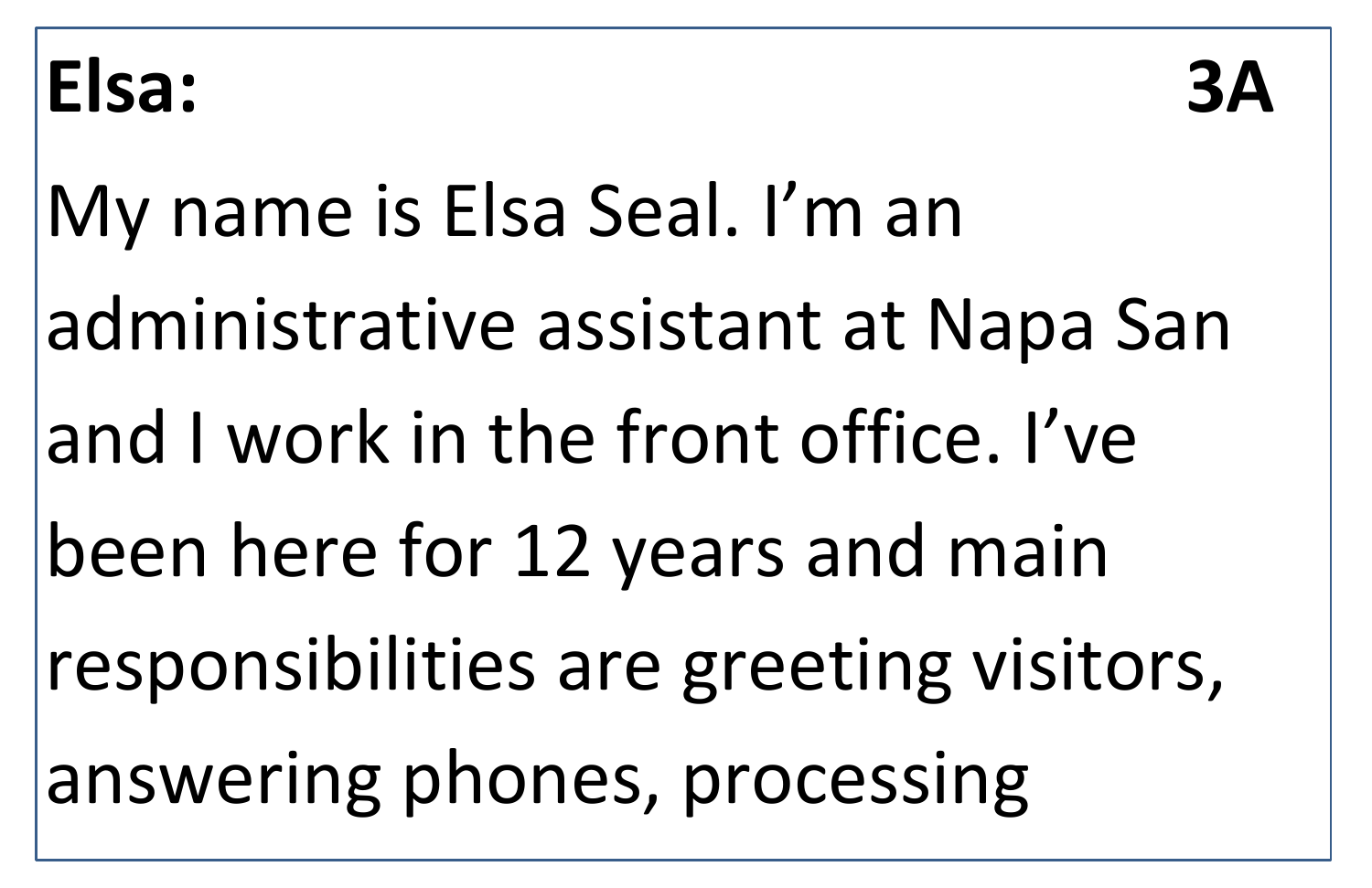# **Elsa (Con't): 3B**

permits, paying invoices and offering clerical support to all departments at the District.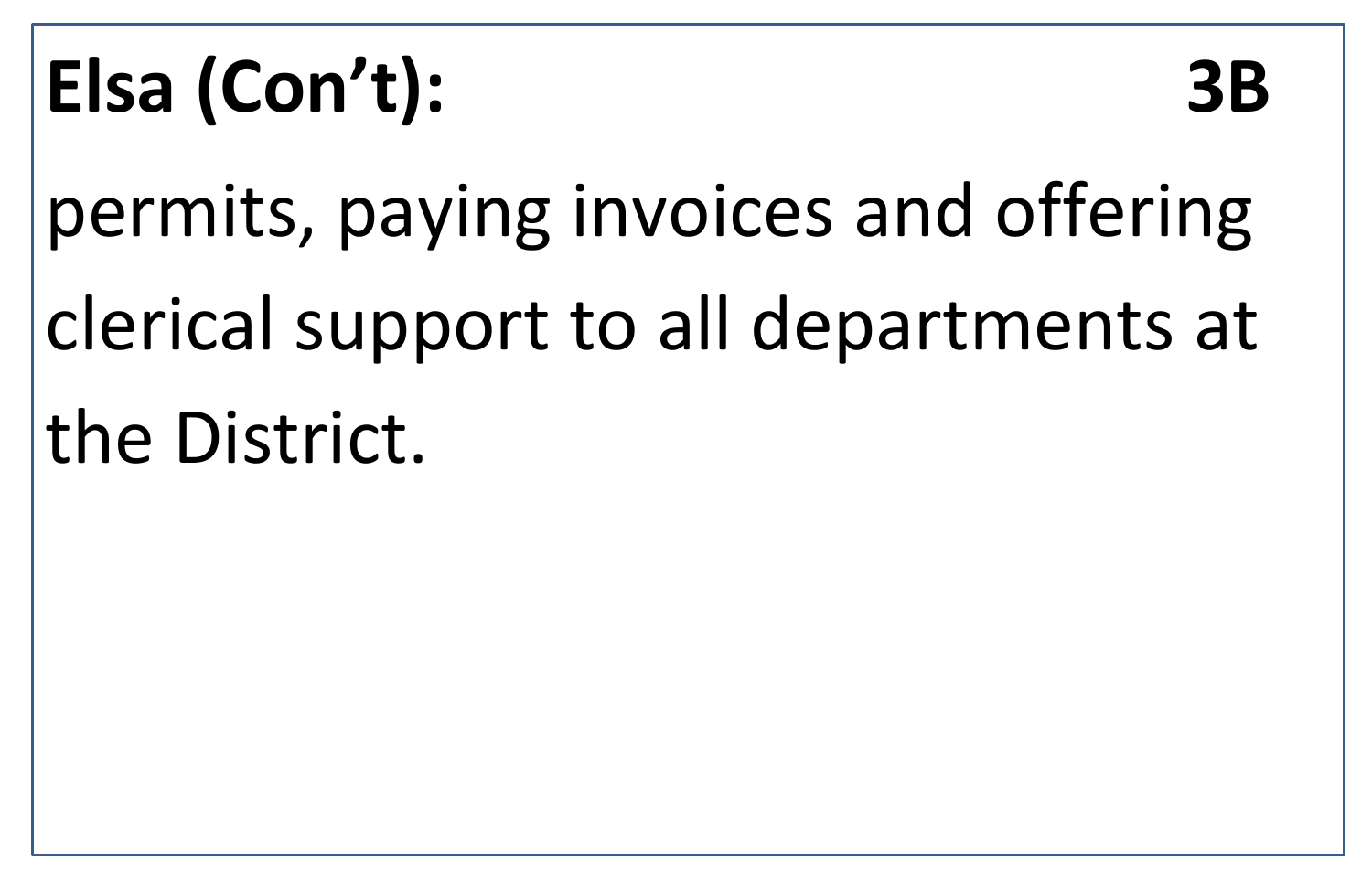

My name is Jeff Tucker. I'm the Director of Administrative Services and Chief Financial Officer here at NapaSan. At NapaSan I oversee budgets, accounting, IT, safety and fleet management.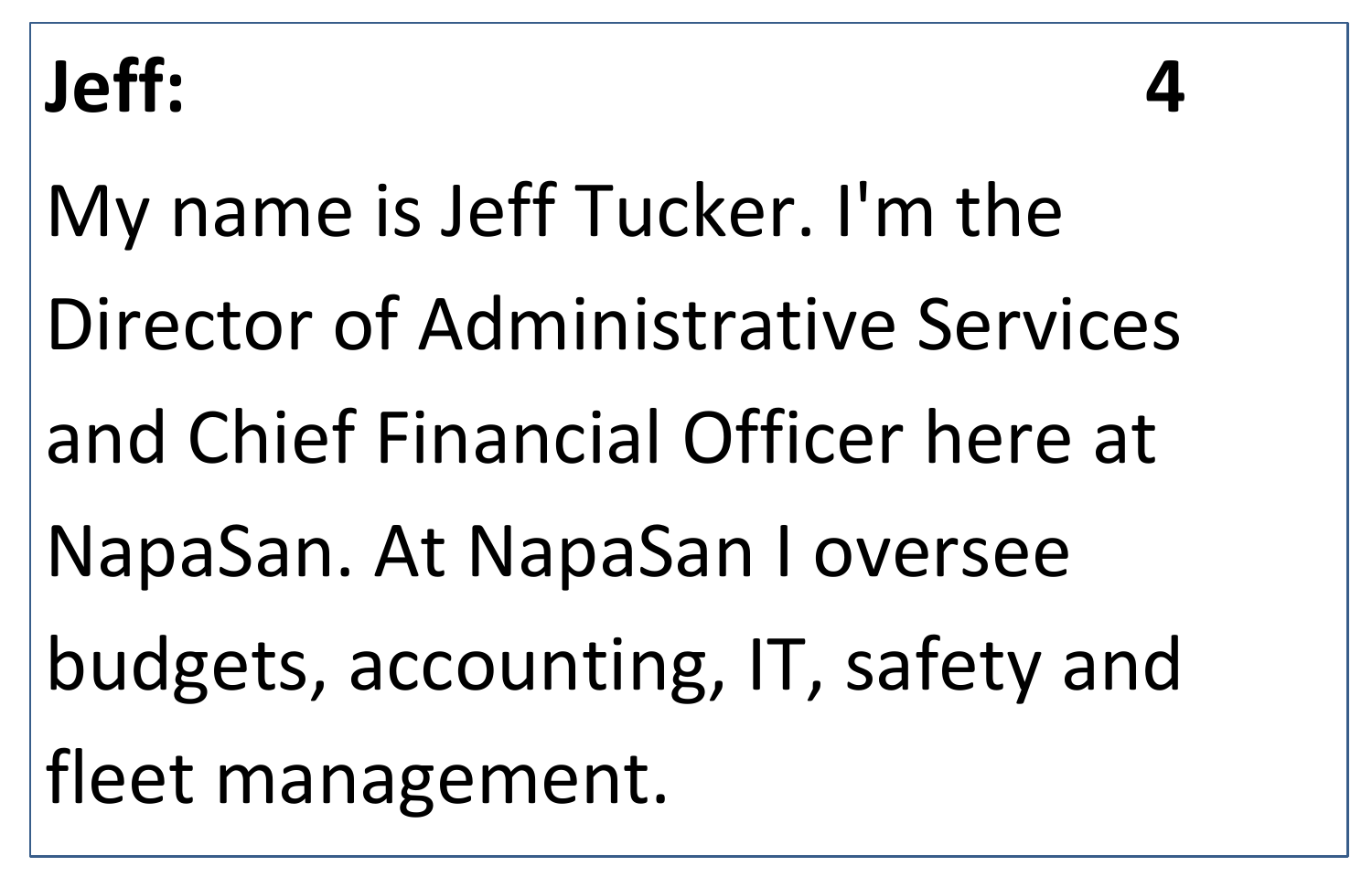# **Rodrigo: 5A**

Hello my name is Rodrigo Montanez. I've been working for Napa Sanitation District as a Laboratory Analyst for the past 12 years. Some of my responsibilities here in the District are to perform a wide variety of chemical, physical and bacteriological analyses. I also do data interpretation of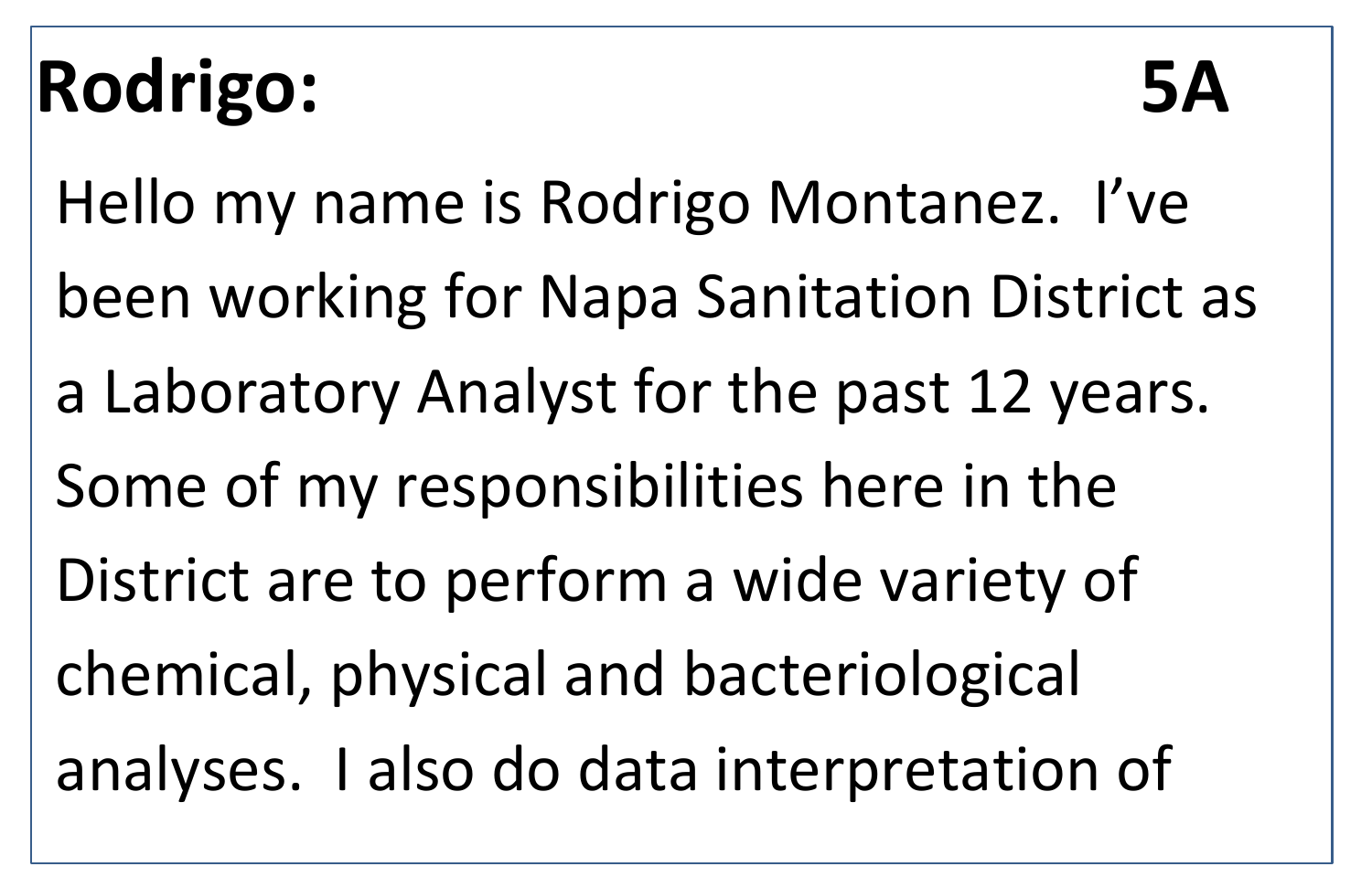# **Rodrigo (Con't): 5B**

surface, ground, wastewater and recycled

water to assist in making changes to plant

operations. In addition, my responsibilities

include conducting field sampling and field

investigations.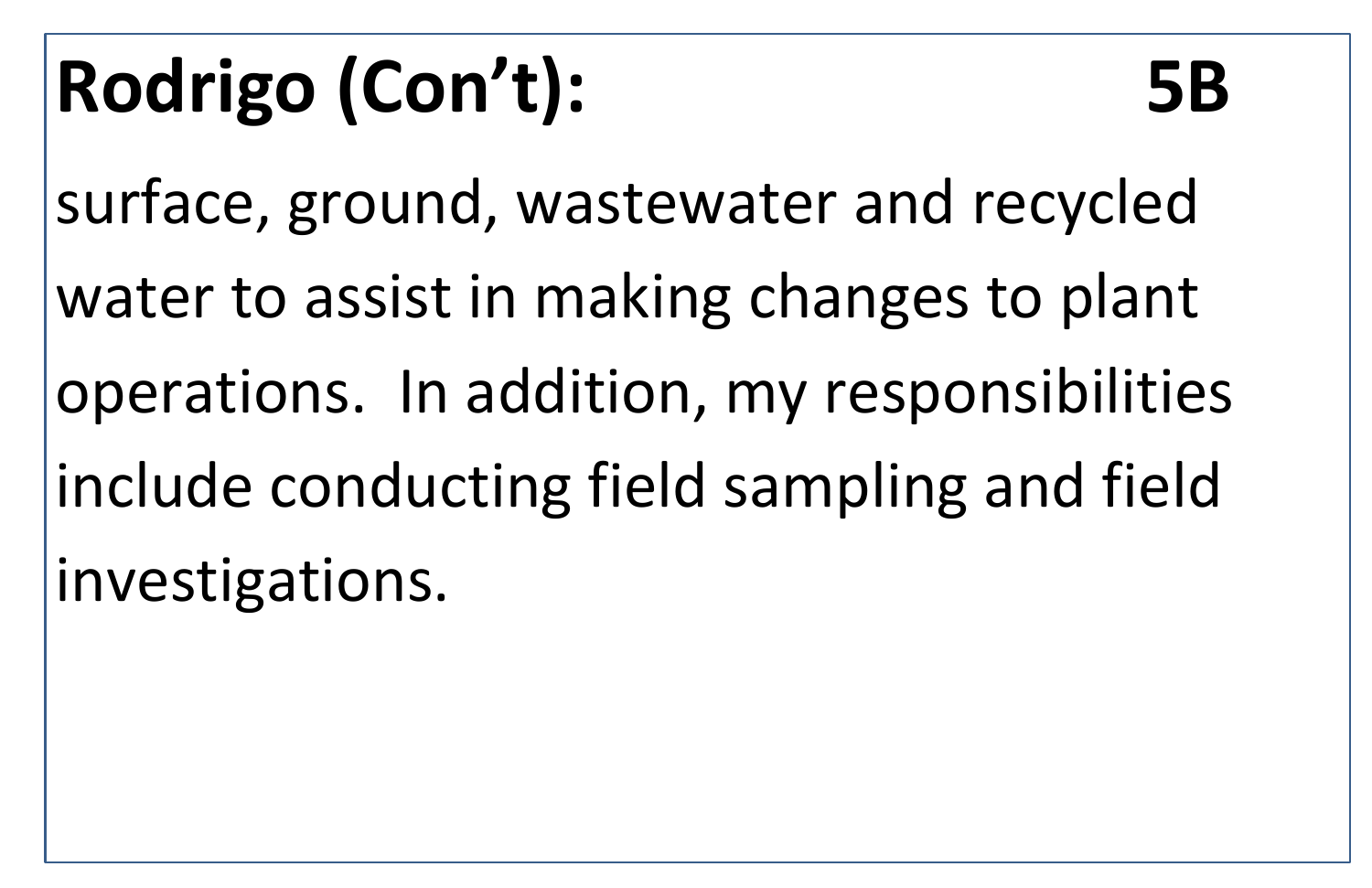**Stephanie: 6A** We are definitely not professional actors, and that will likely be clear after you watch this video. But, what we want you to take away from this video is not our Oscar-worthy performances, but the amount of

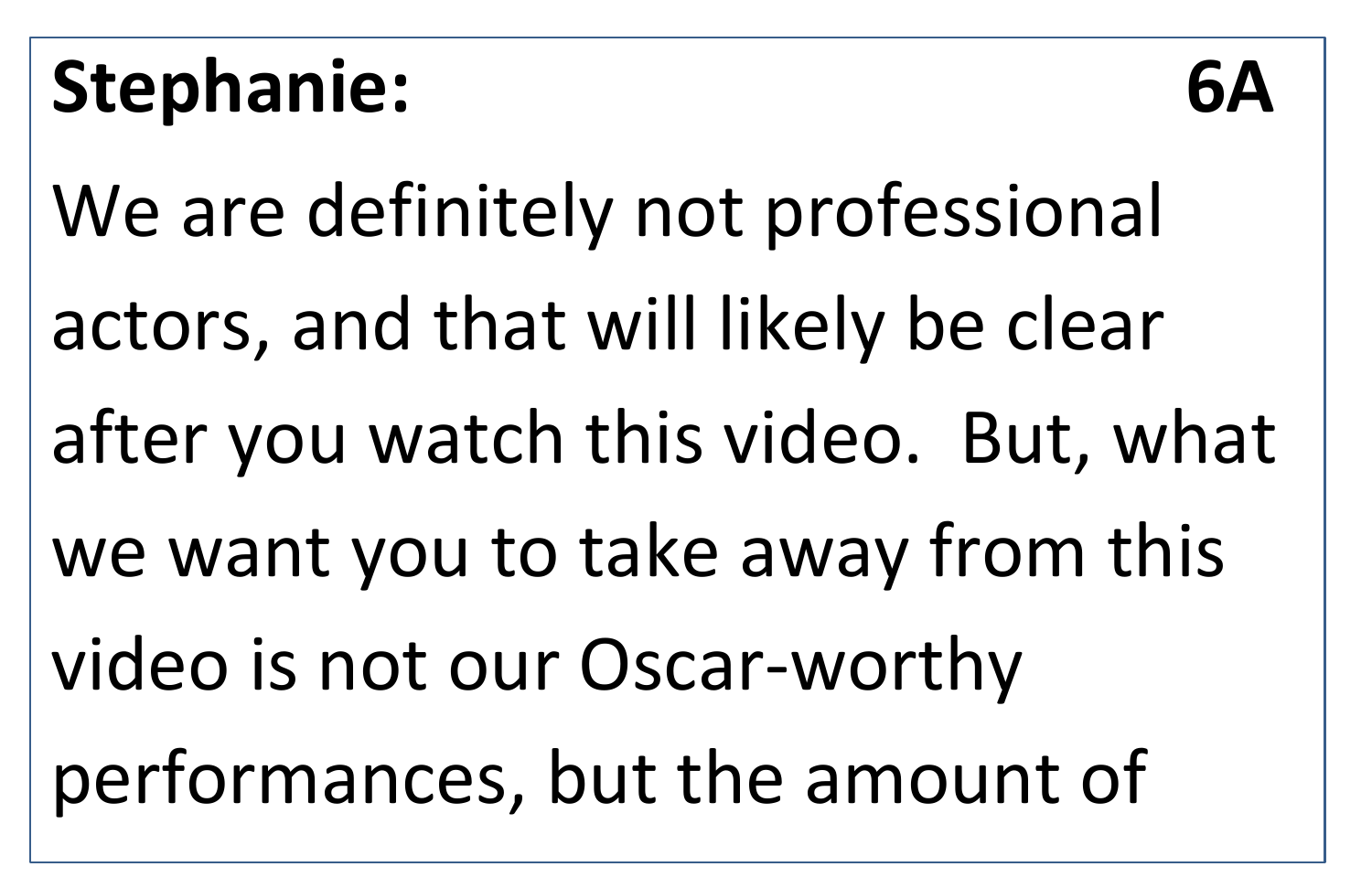**Stephanie (Con't): 6B** math that goes into every process at a wastewater treatment plant. Math is needed for every operation here at Napa San. So, you could say that math helps us to protect public health, the environment, and the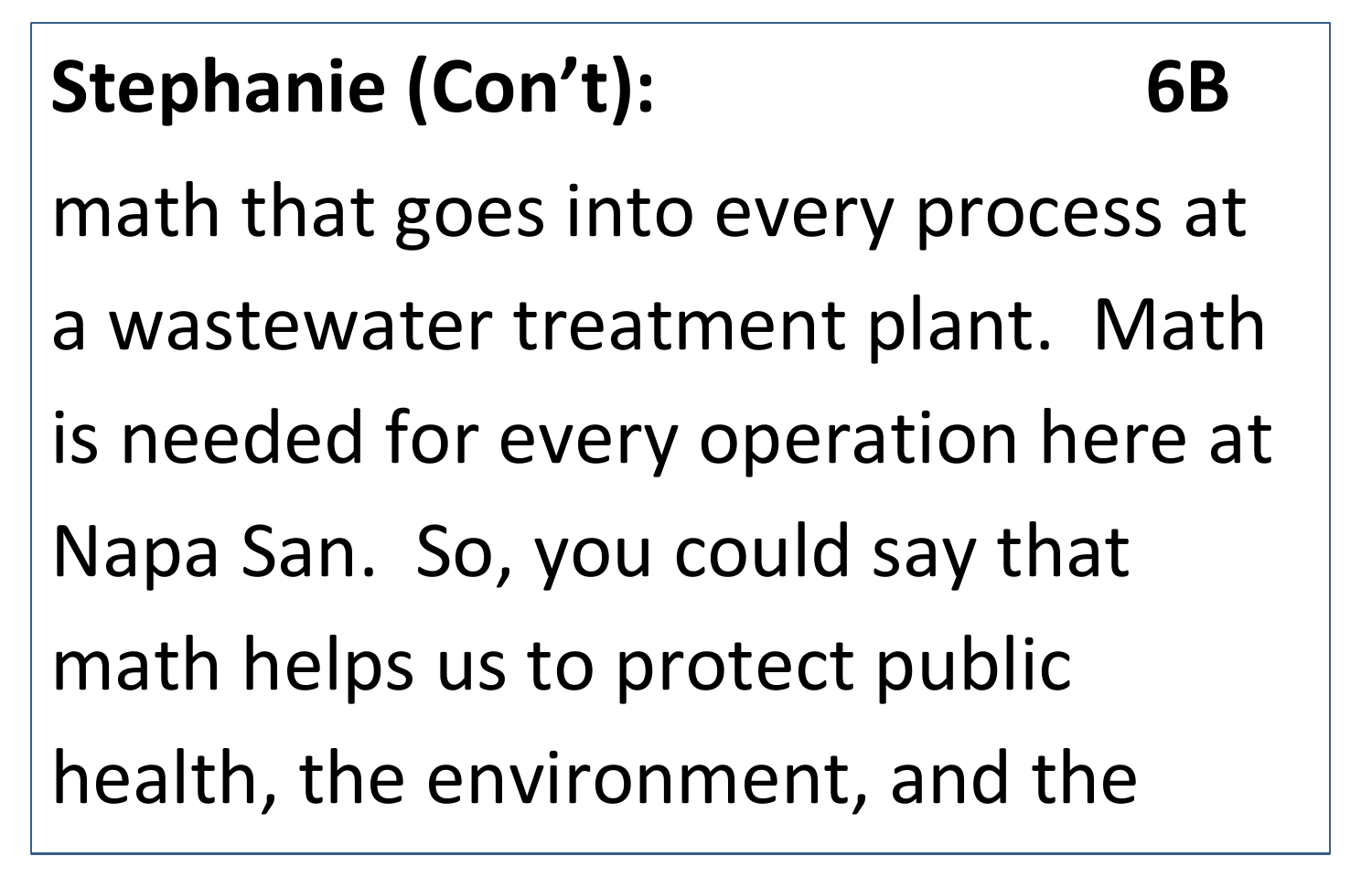**Stephanie (Con't): 6C** Napa River, which is what we all enjoy most about working here. We hope you enjoy this video as much as we enjoyed making it.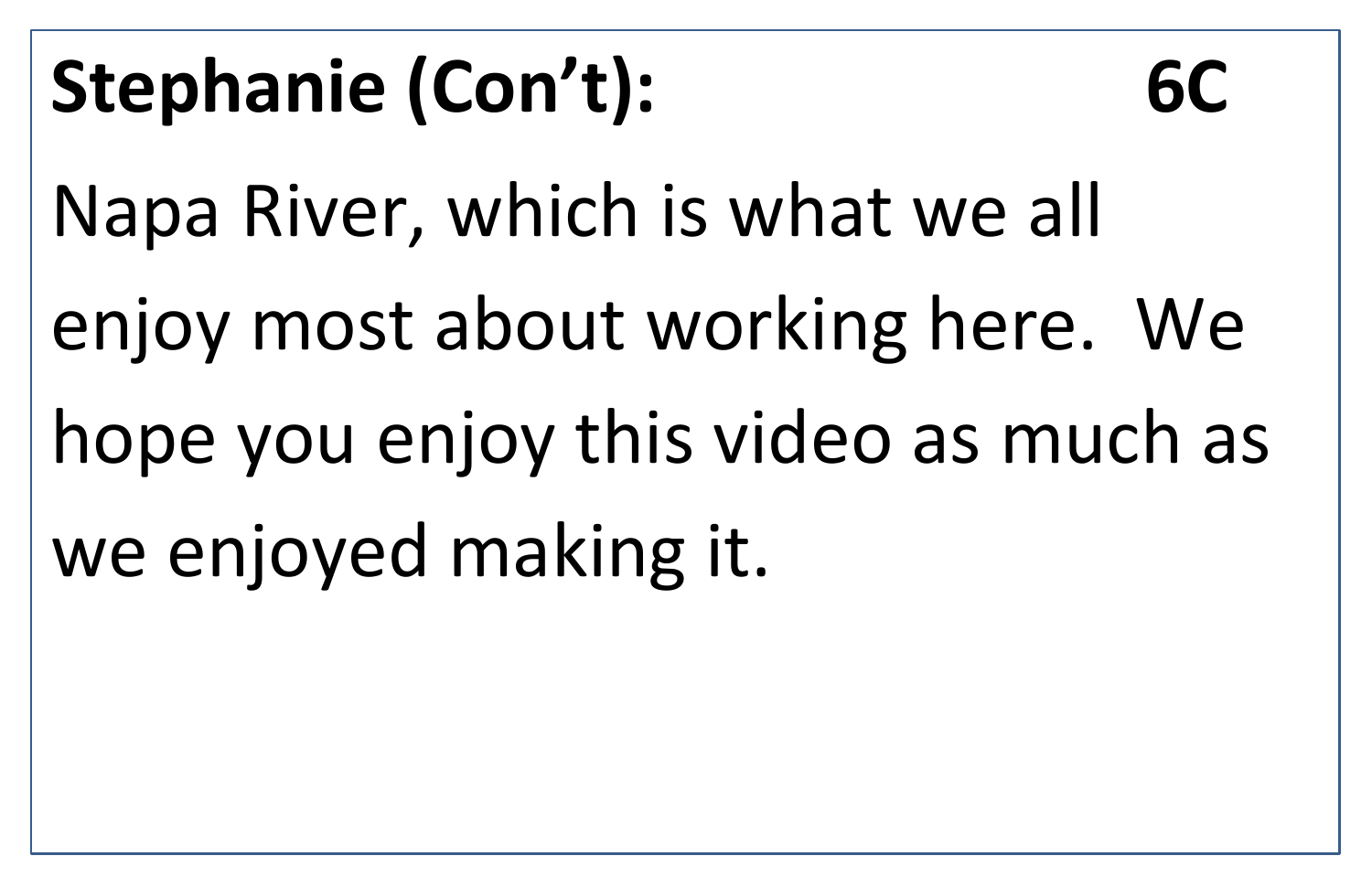**Scene 2 Aeration Basin Deck (Air Requirement) Picture 6 –** Aeration Tank/digester backdrop **: Steve talking to Stephanie**

## **Steve: 7**

So this is called secondary treatment. The wastewater has already gone through primary treatment where we removed debris from the wastewater such as rags, paper , diapers, wipes,



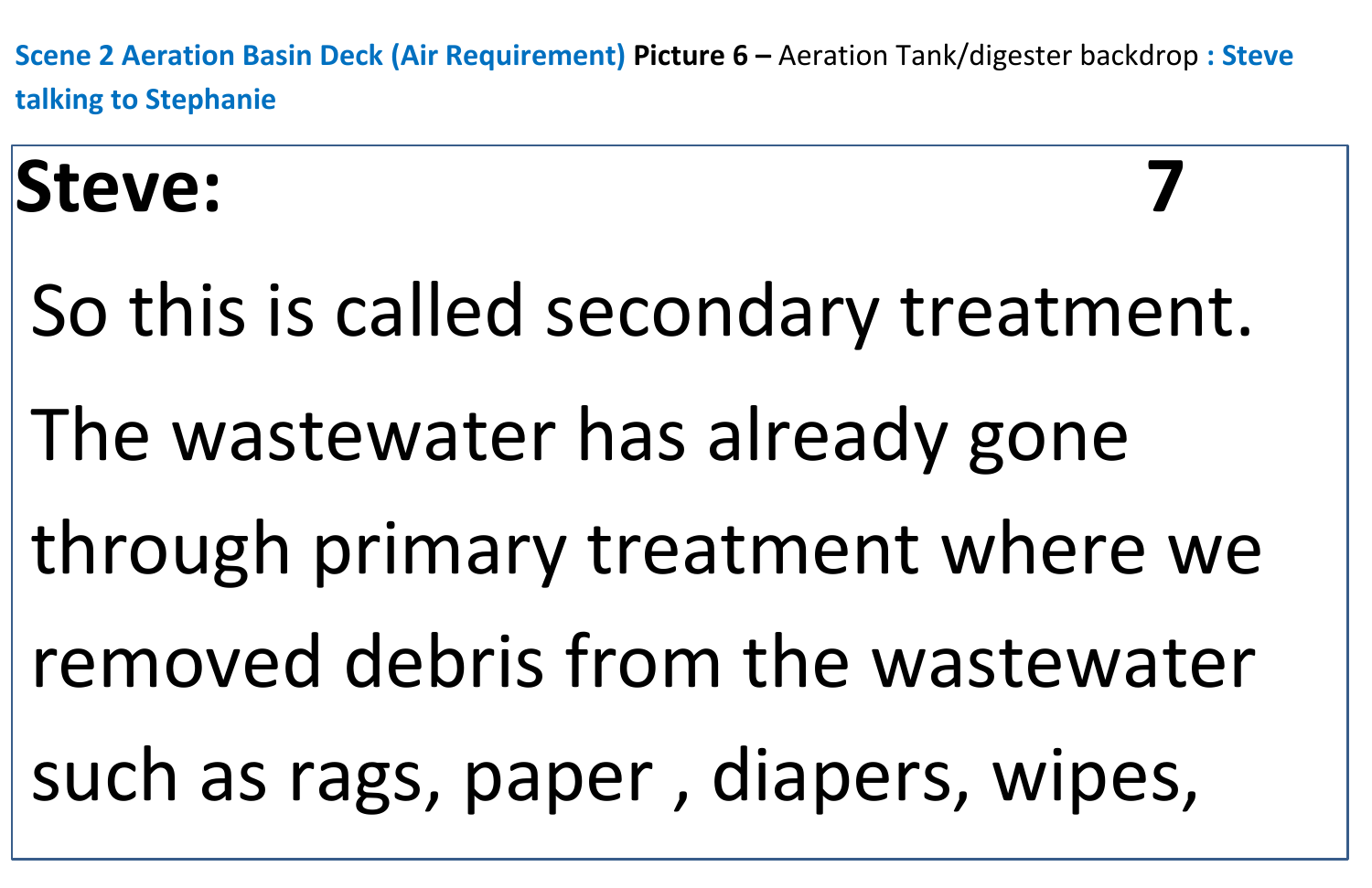# **Steve (con't): 8**

sand and also heavier stuff like

sludge. This water now has dissolved

- material in it we have to get out. We
- get the dissolved material out in this

process called Activated Sludge.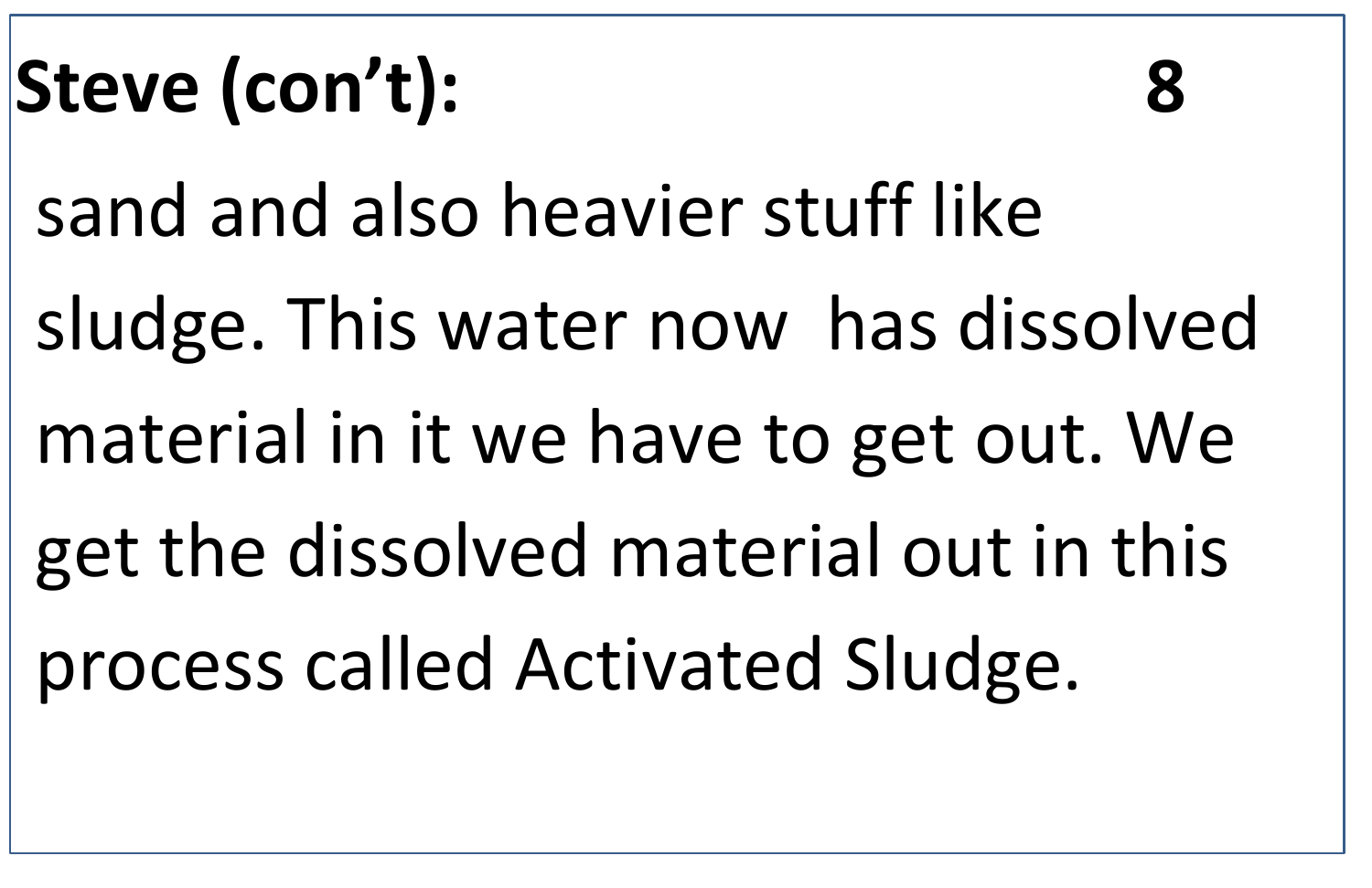# **Stephanie: 9**

Activated Sludge is the point in the

treatment process where we get the

microorganisms, or microbes active.

We get them activated to help clean

the water.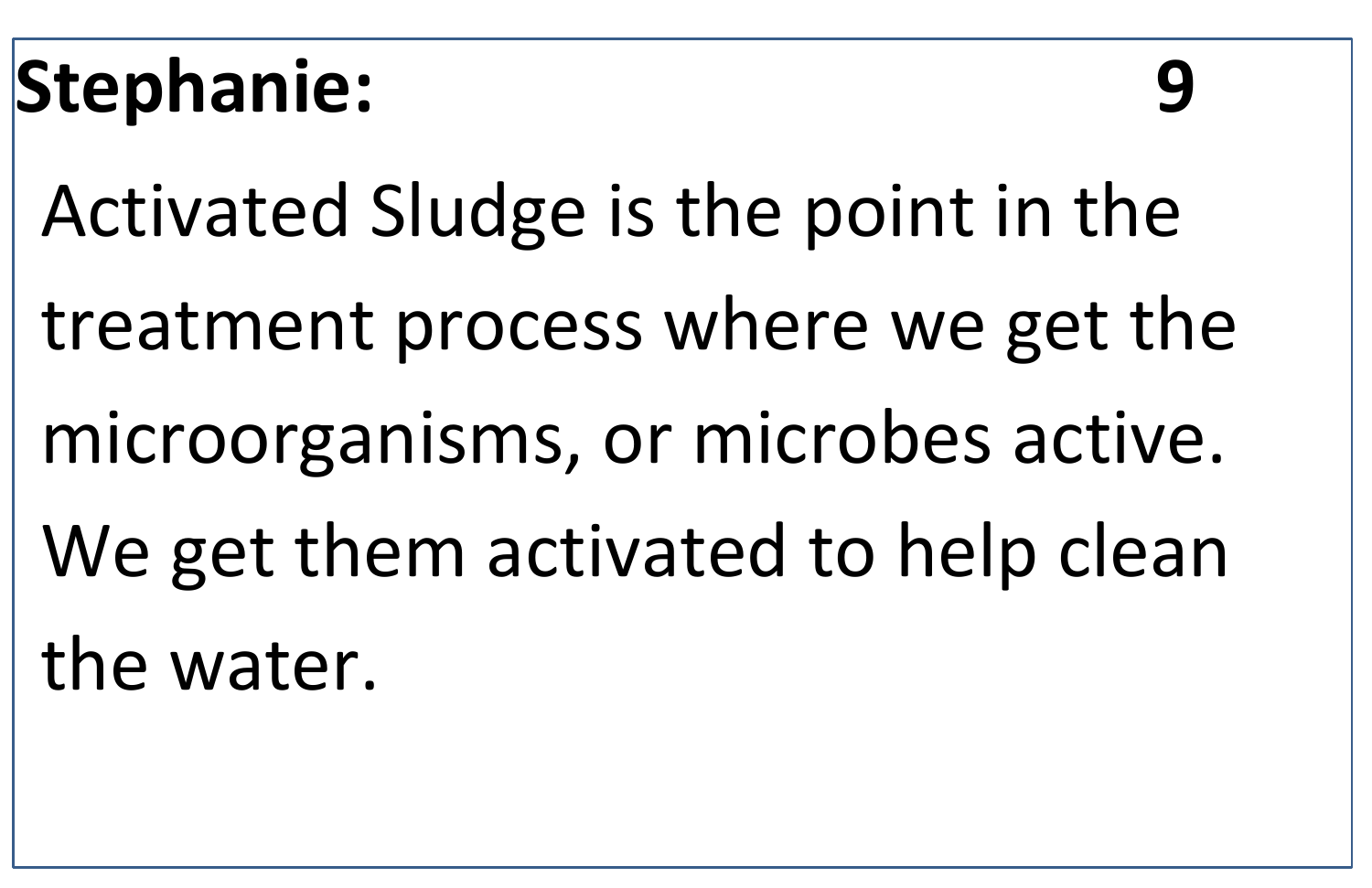# **Steve: 10**

Yes we use the Activated Sludge process where we grow microorganisms to eat the pollutants as a food source.

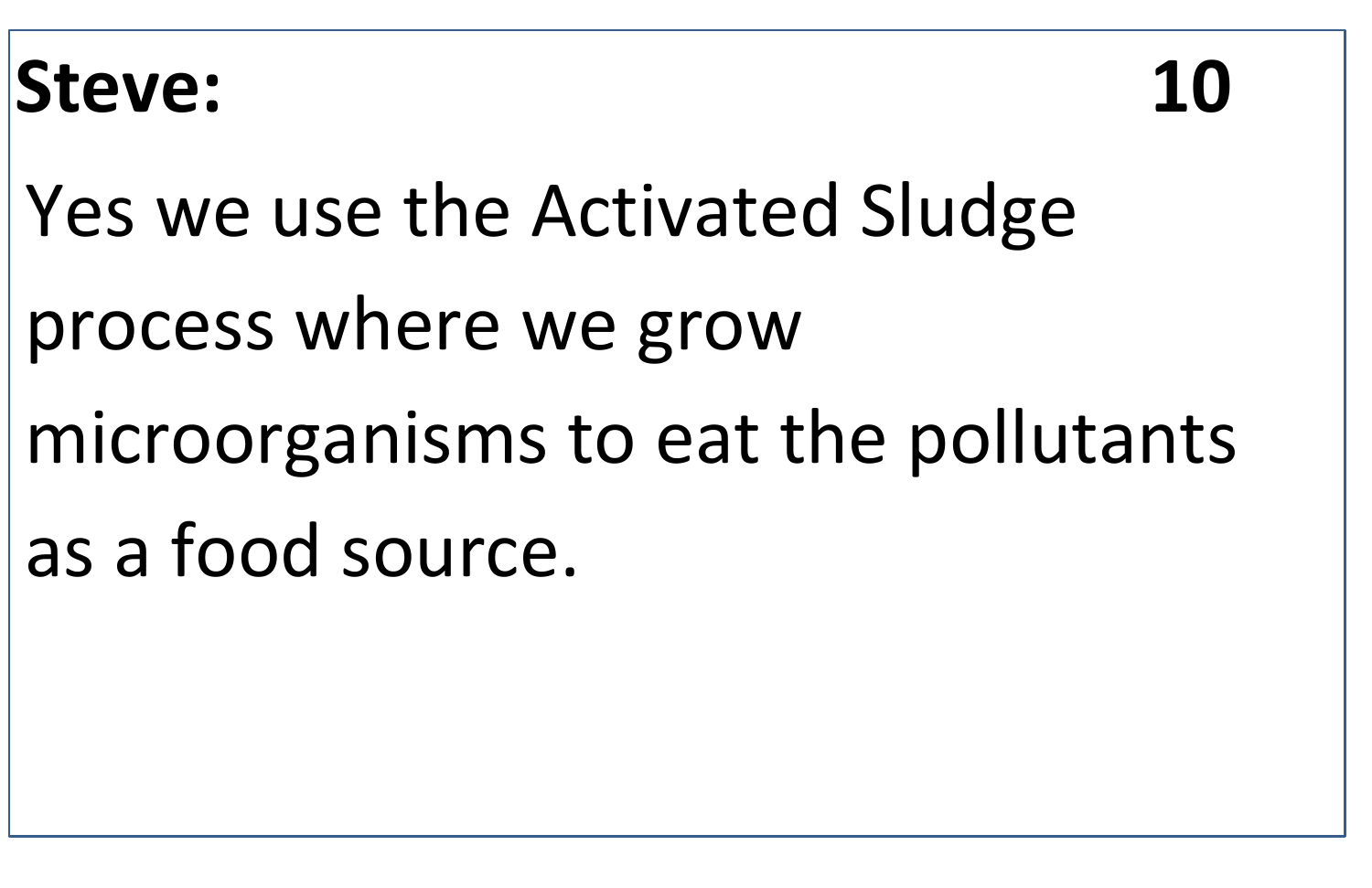# **Steve (con't) 11**

Just like people, the microbes stay

alive because we keep them happy .

They need to be wet and fed and they

need oxygen to breathe.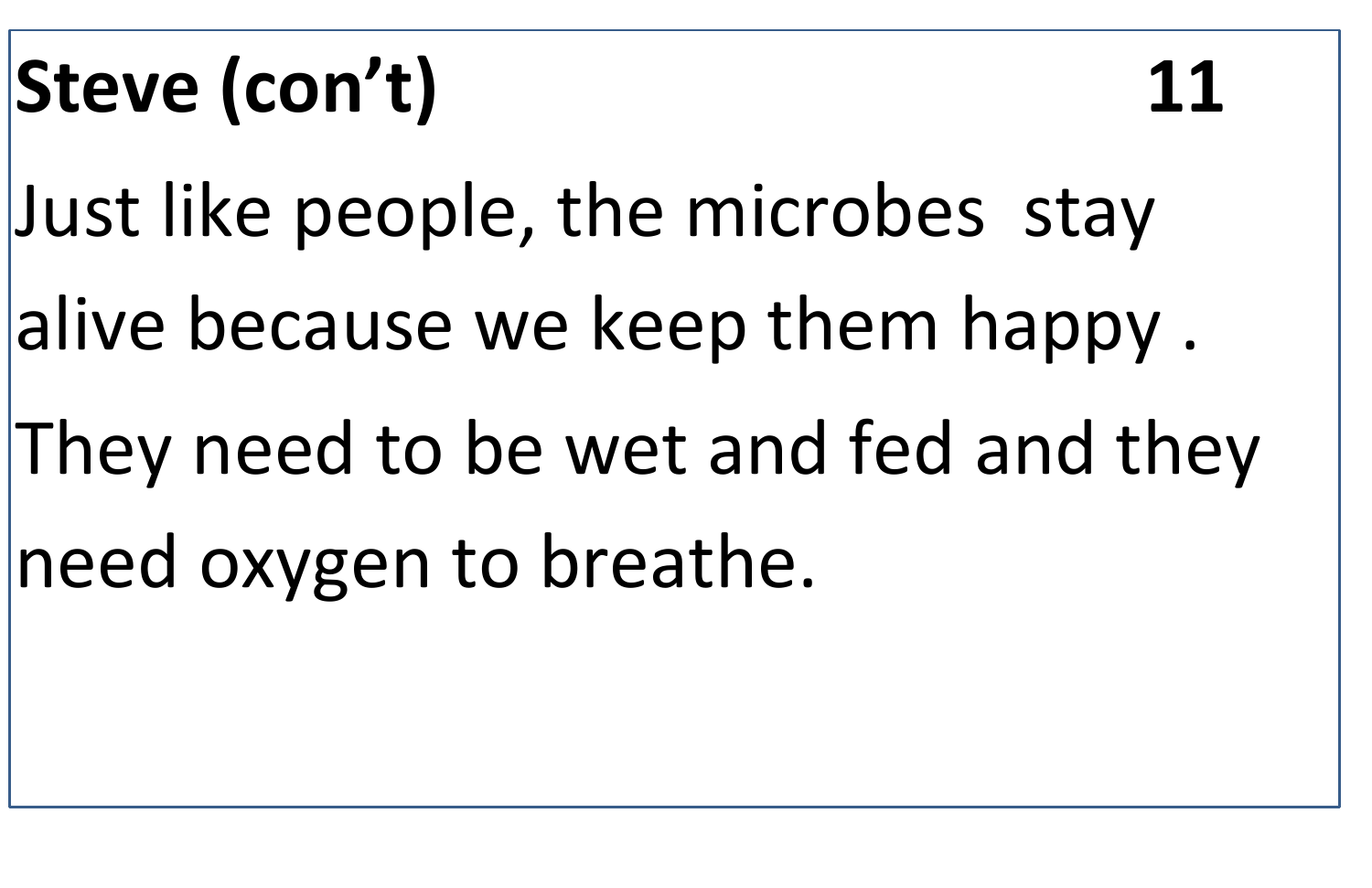**Scene 3 Switch to shot of the aeration tank surface (same as scene 1).** 

# **Stephanie: (Voice only) 12**

# Look at all those tiny bubbles! Hmm, they must be heavy eaters.

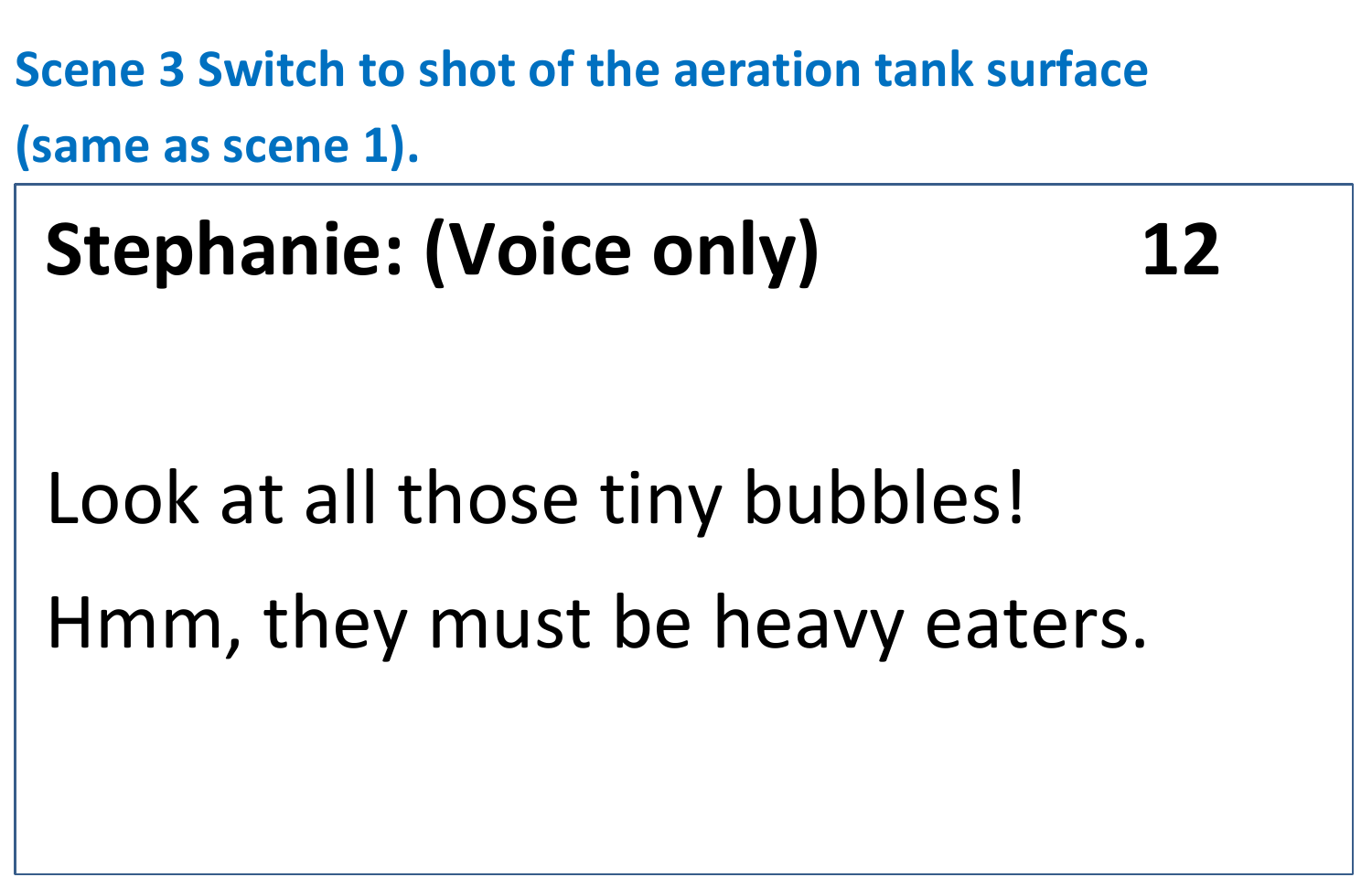**Scene 4 :** Three microbe actors standing in front of a bubble  $13$ 

backdrop. Microbes slowly wake up….

# Elsa: What is this place? Steph: It's so warm….and bubbly! Jeff: (*Looking into BOD box*) And look at all this food!

*Everyone eats like crazy, stops for breath, repeat.*



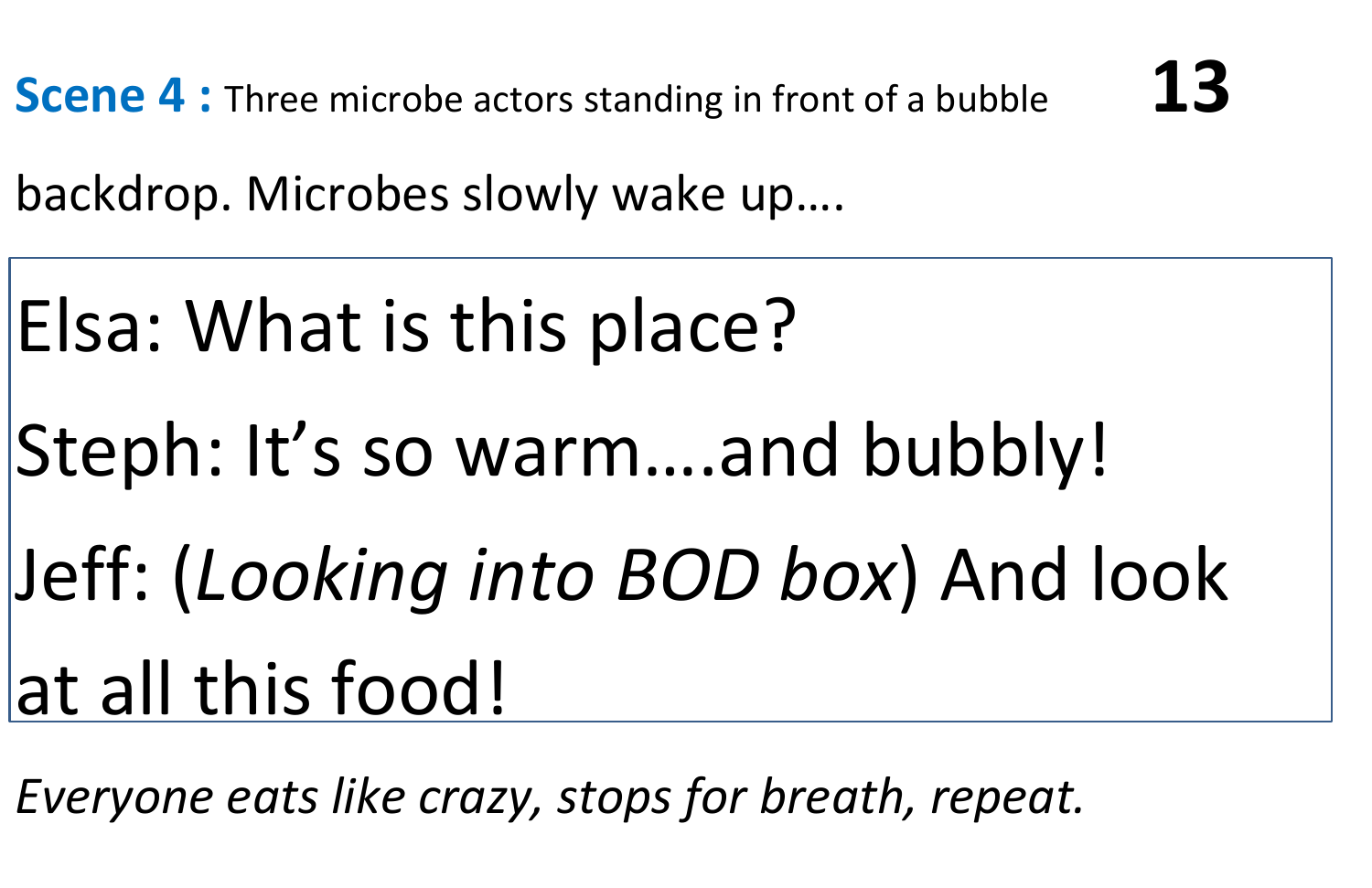## **Scene 5:** Same as scene 2

## **Steve:** 14

Aeration is one of the largest energy consumers in a treatment plant.

Too much air is wasteful.

Too little air causes process upsets.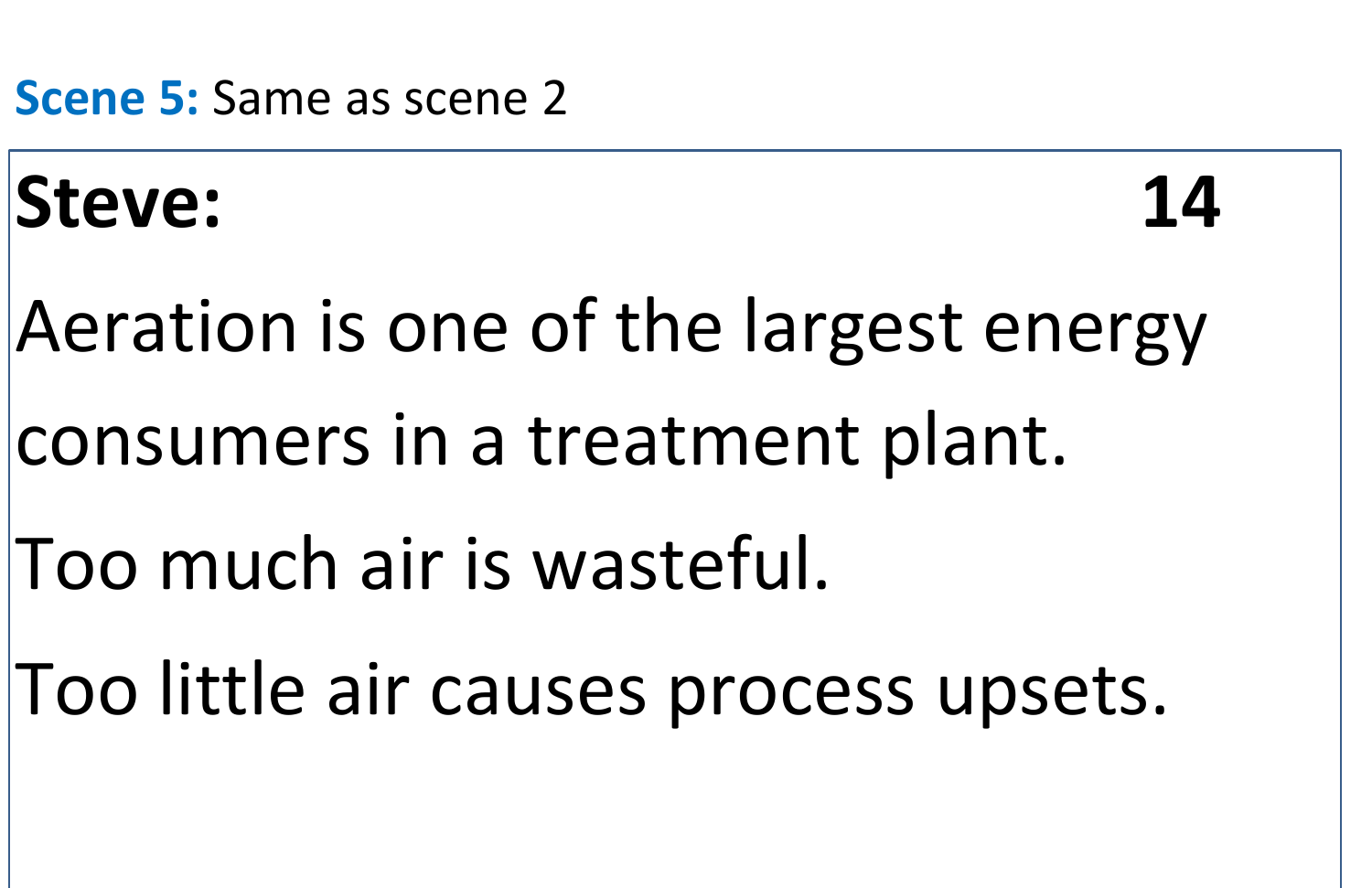# **Stephanie: 15**

# So the microbes like just enough air. Sounds like the story of Goldilocks.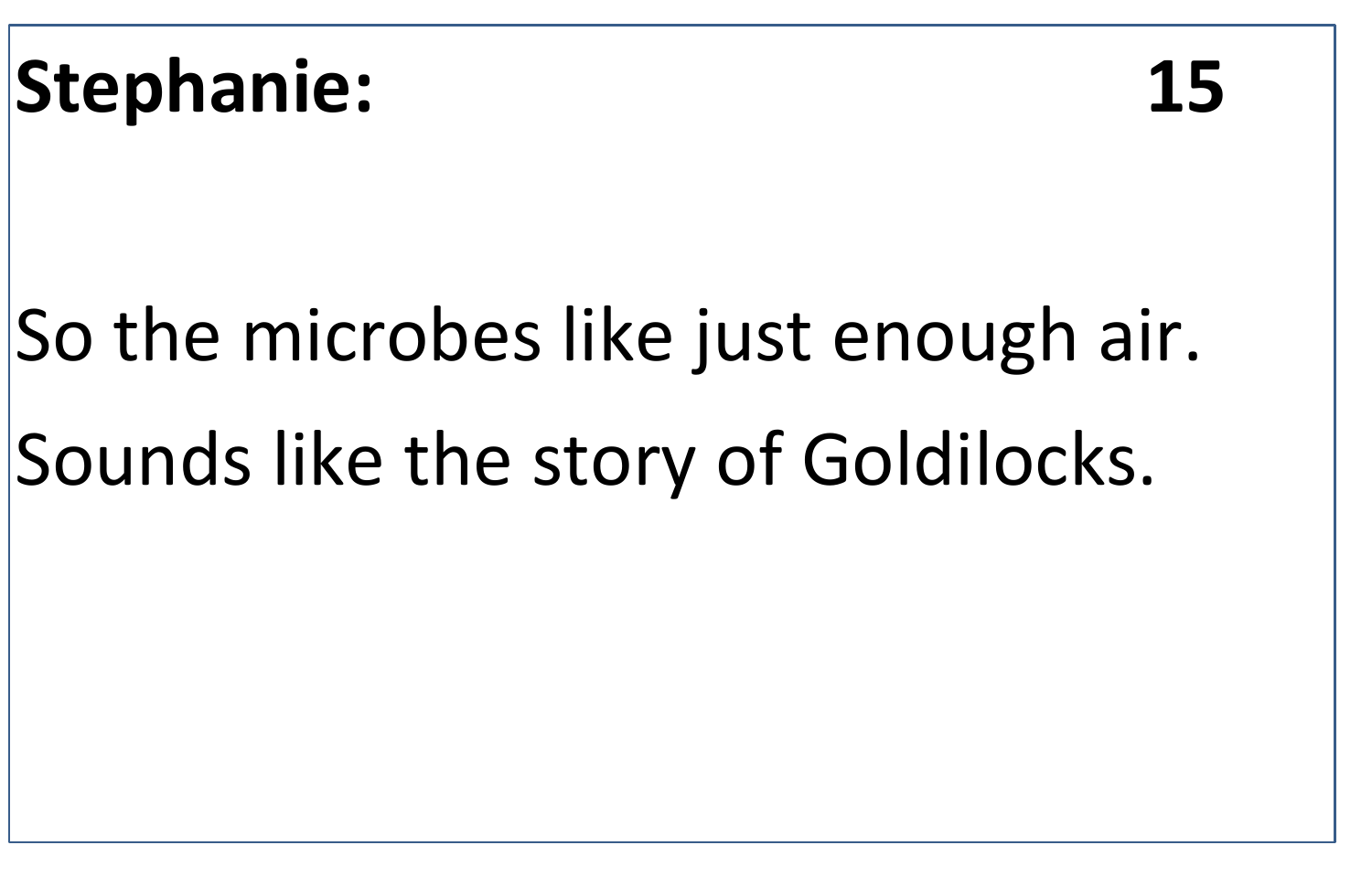## **Scene 6:** Scene Screenshot of Goldilocks character;

# **Goldilocks: 16**

# Ohh that's too much, hmmph that's too little, mmm that's juuust right.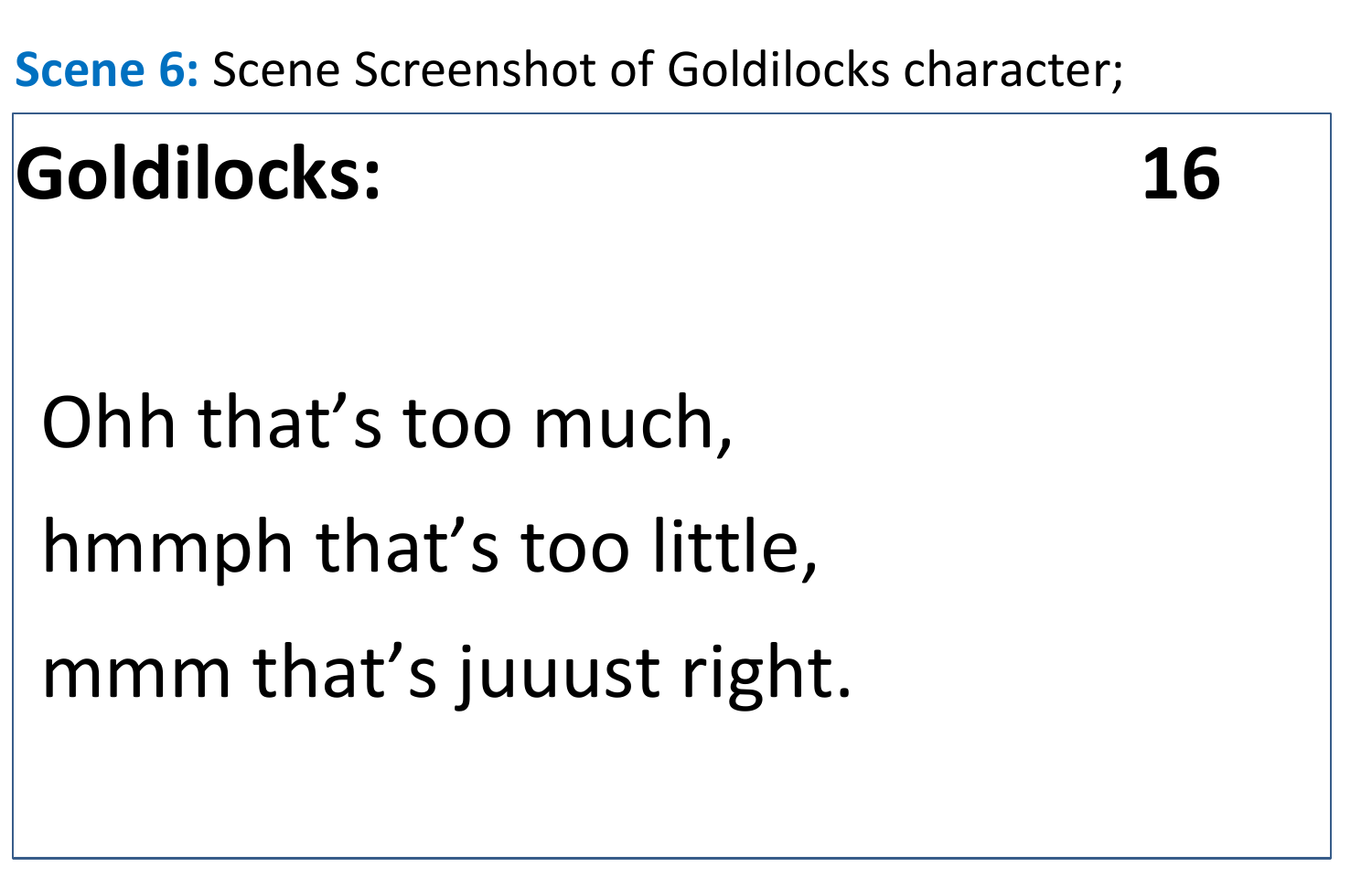## **Scene 7:** In Meeting Room at White Board

## **Stephanie and Steve**: **17**

## I guess so.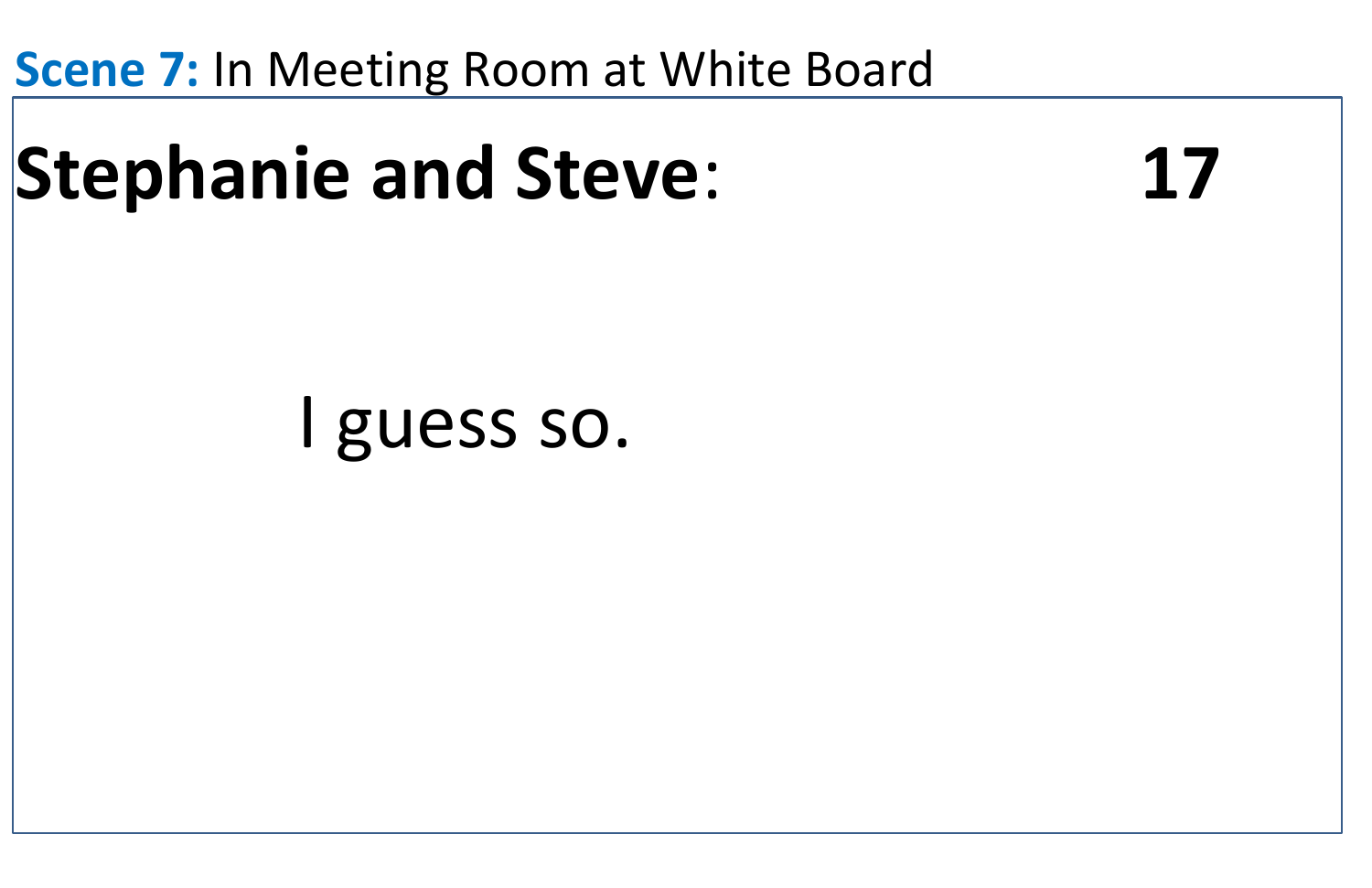# **Stephanie: 18**

So how do you know how much air you need for the microbiology when you're feeding them?

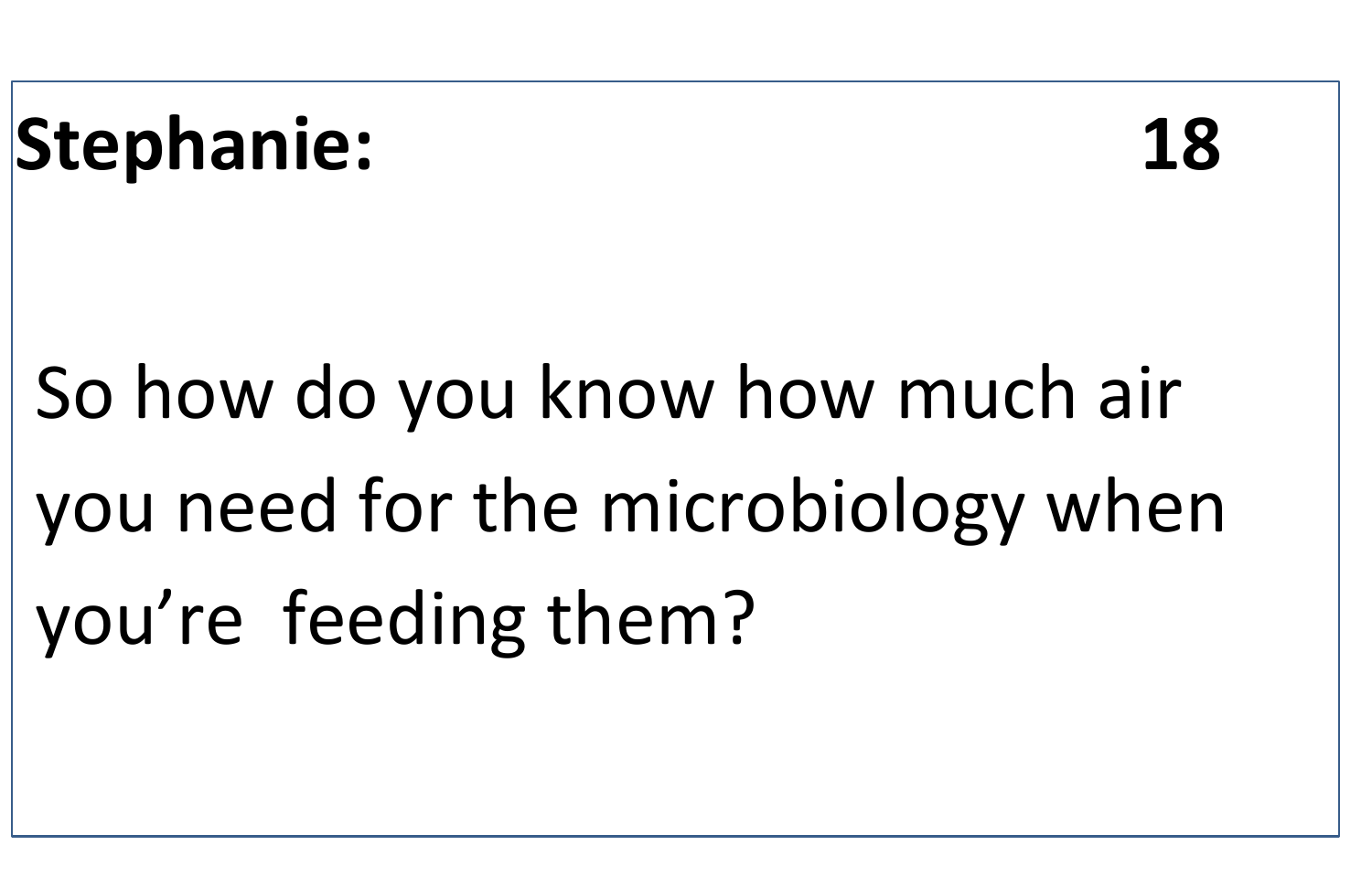## **Steve: 19**

This is actually a very important calculation we use both for process control and energy efficiency. Here let me illustrate this. *(Steve begins to point out on the white board)* We know how many pounds of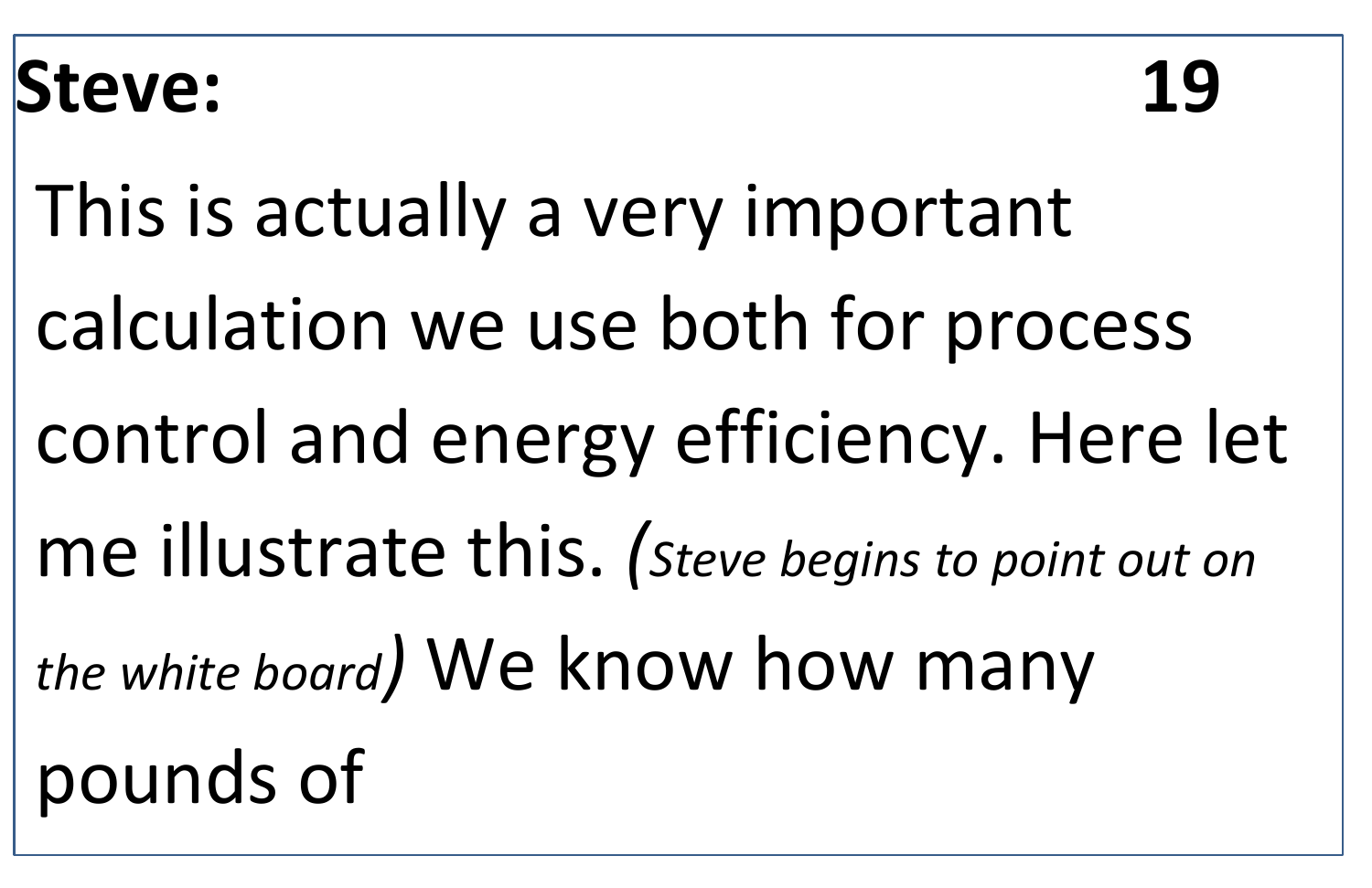# **Steve (con't): 20**

microorganisms we have in the

system and we know how much food

or BOD they can eat based on the

Food to Microorganism ratio.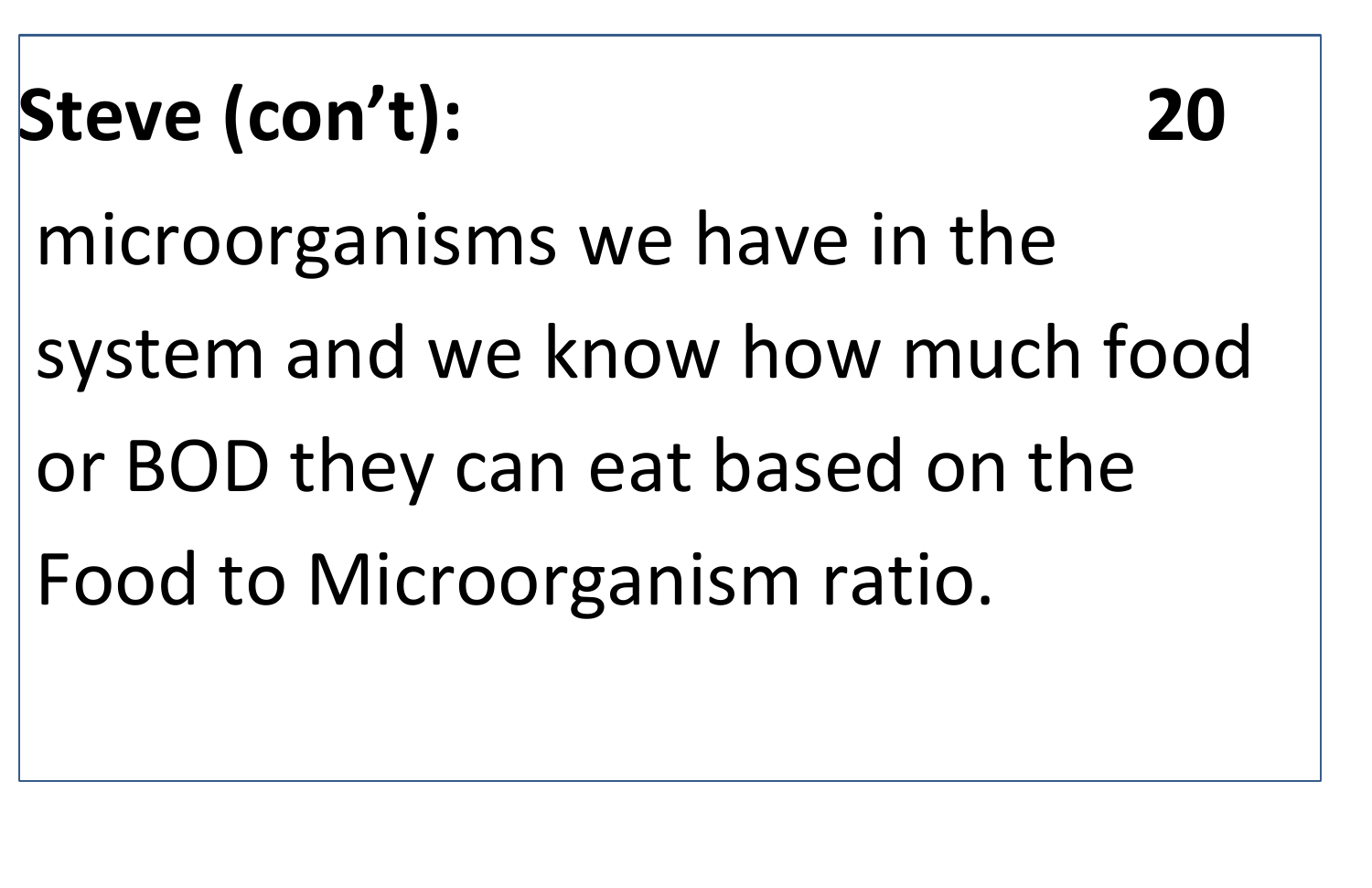# **Steve (con't): 21**

We have little control over the

amount of food that comes in but we

can control the number of organisms

and the amount of air we add.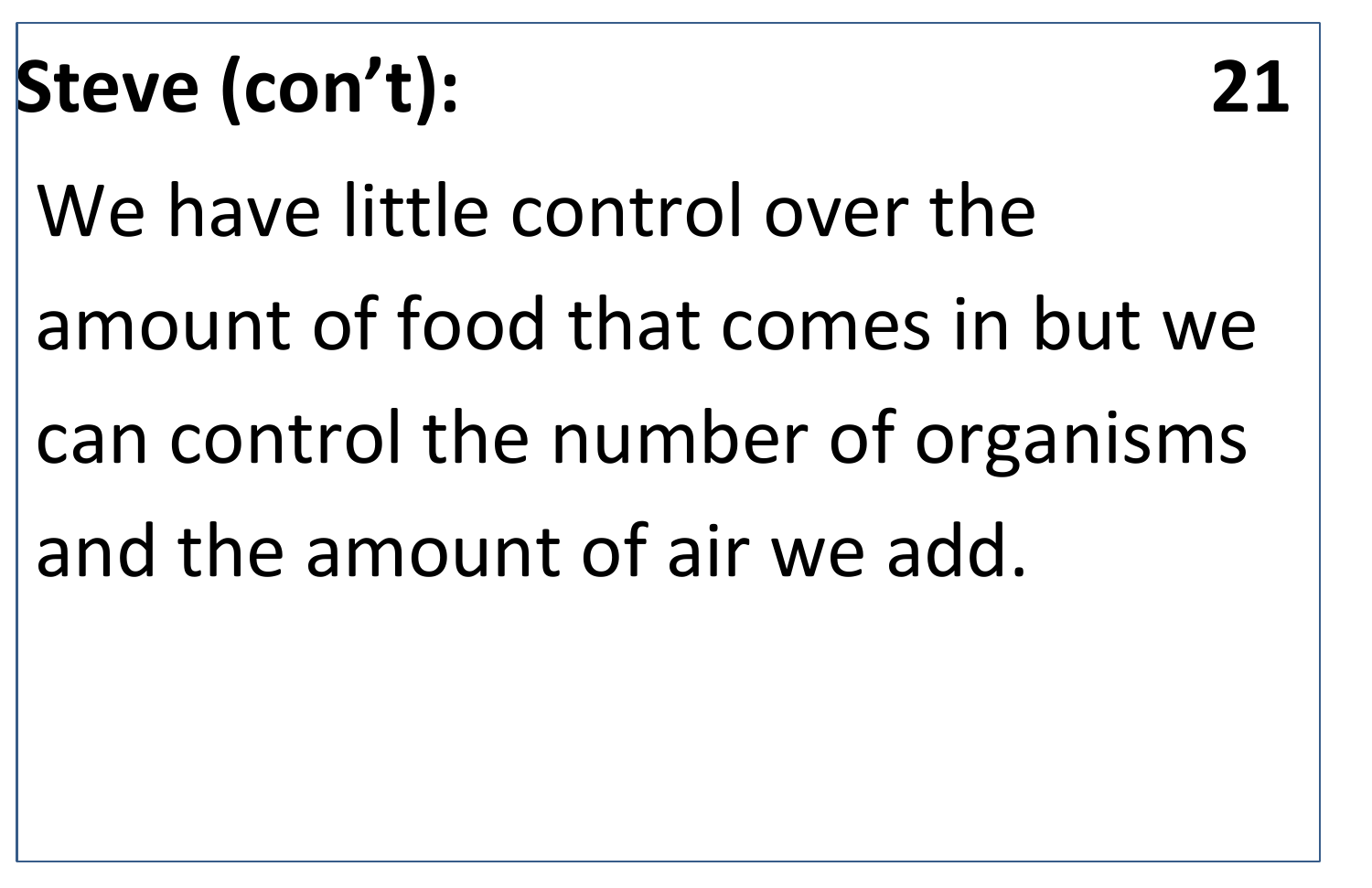# **Stephanie: 22**

Okay, I'm following this, so if we know how much food is being added and we know how much oxygen is used by the microorganisms

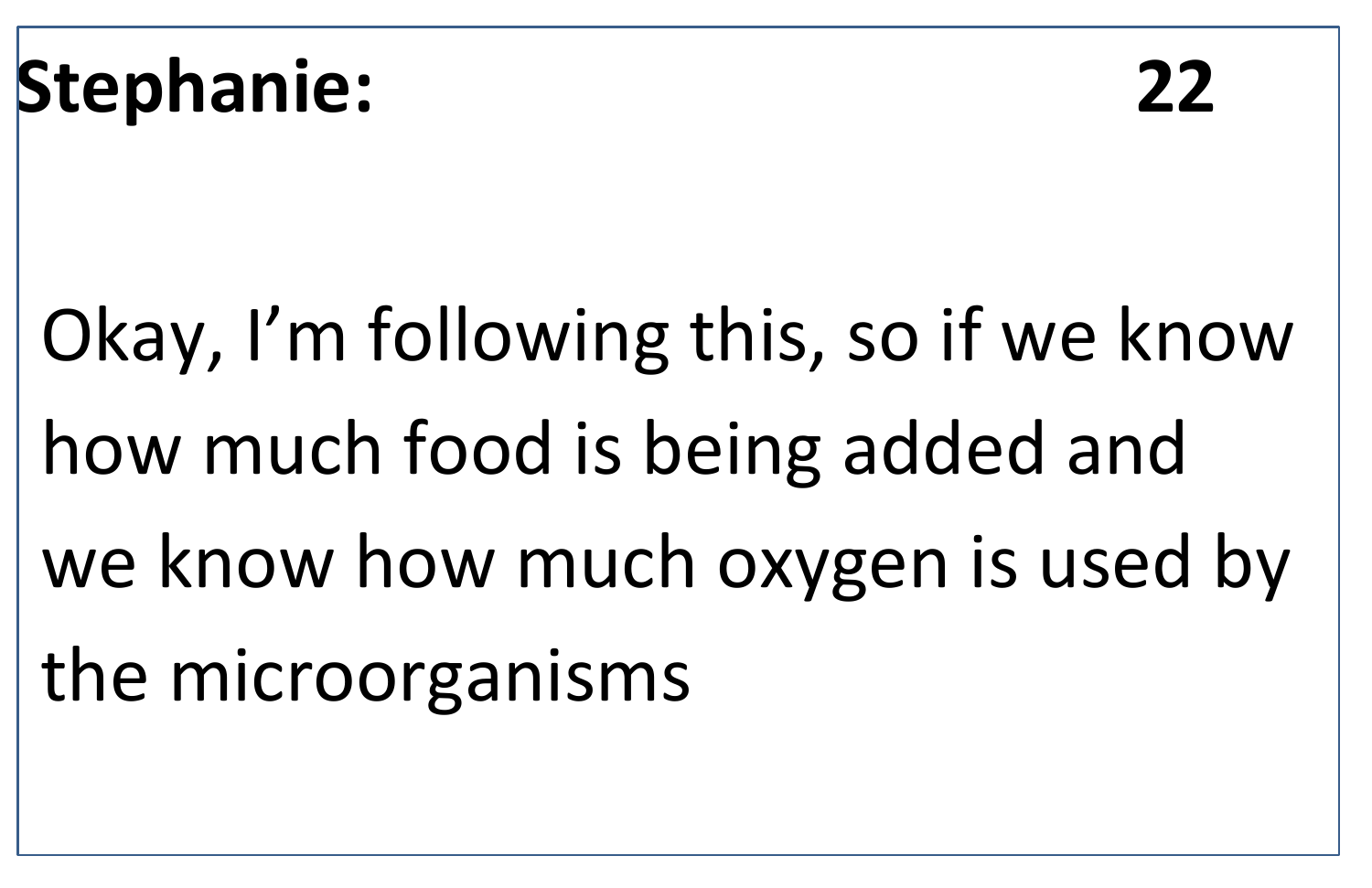# **Stephanie (Con't): 23**

we should be able to use math to

figure out how much air is needed.